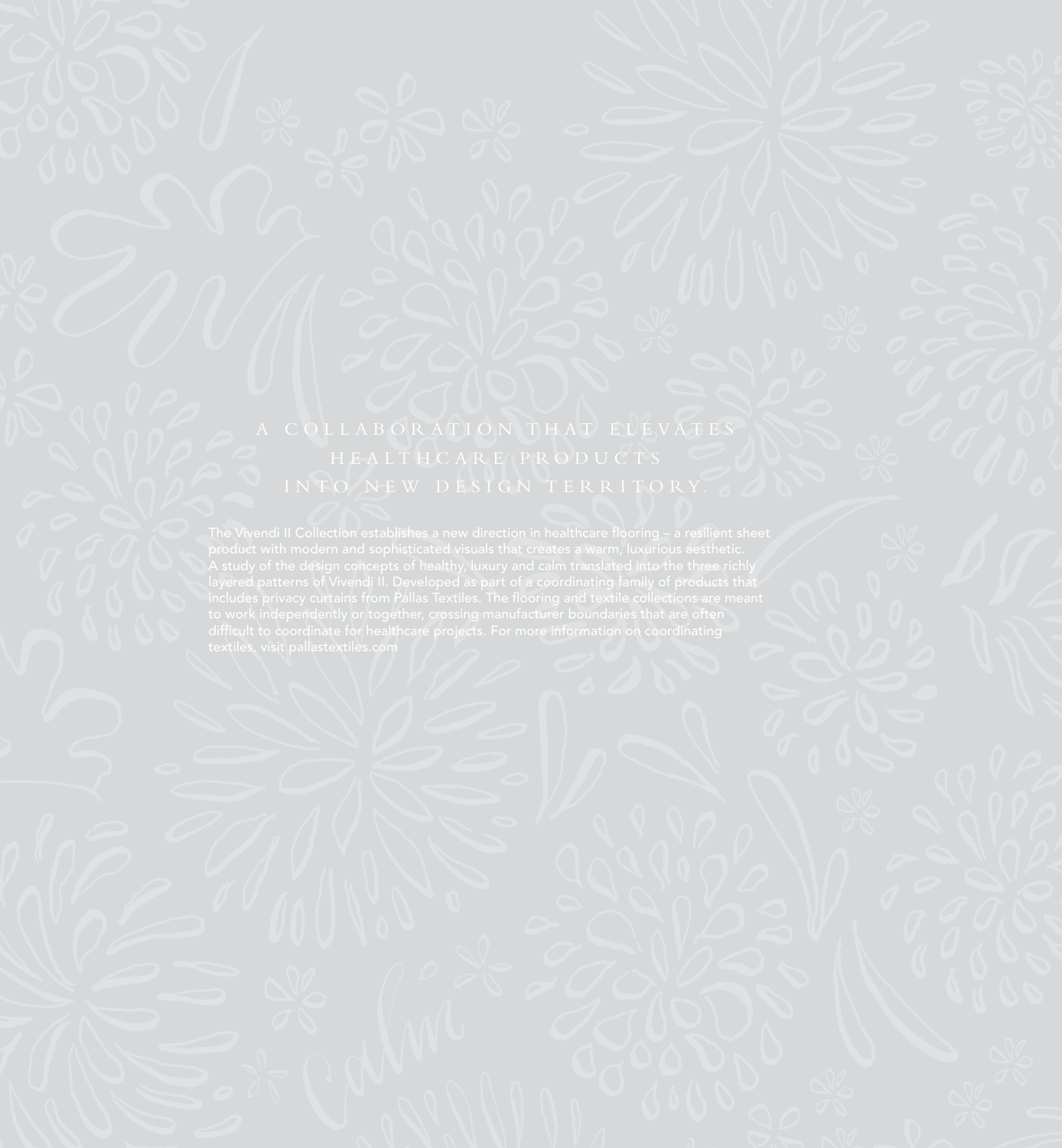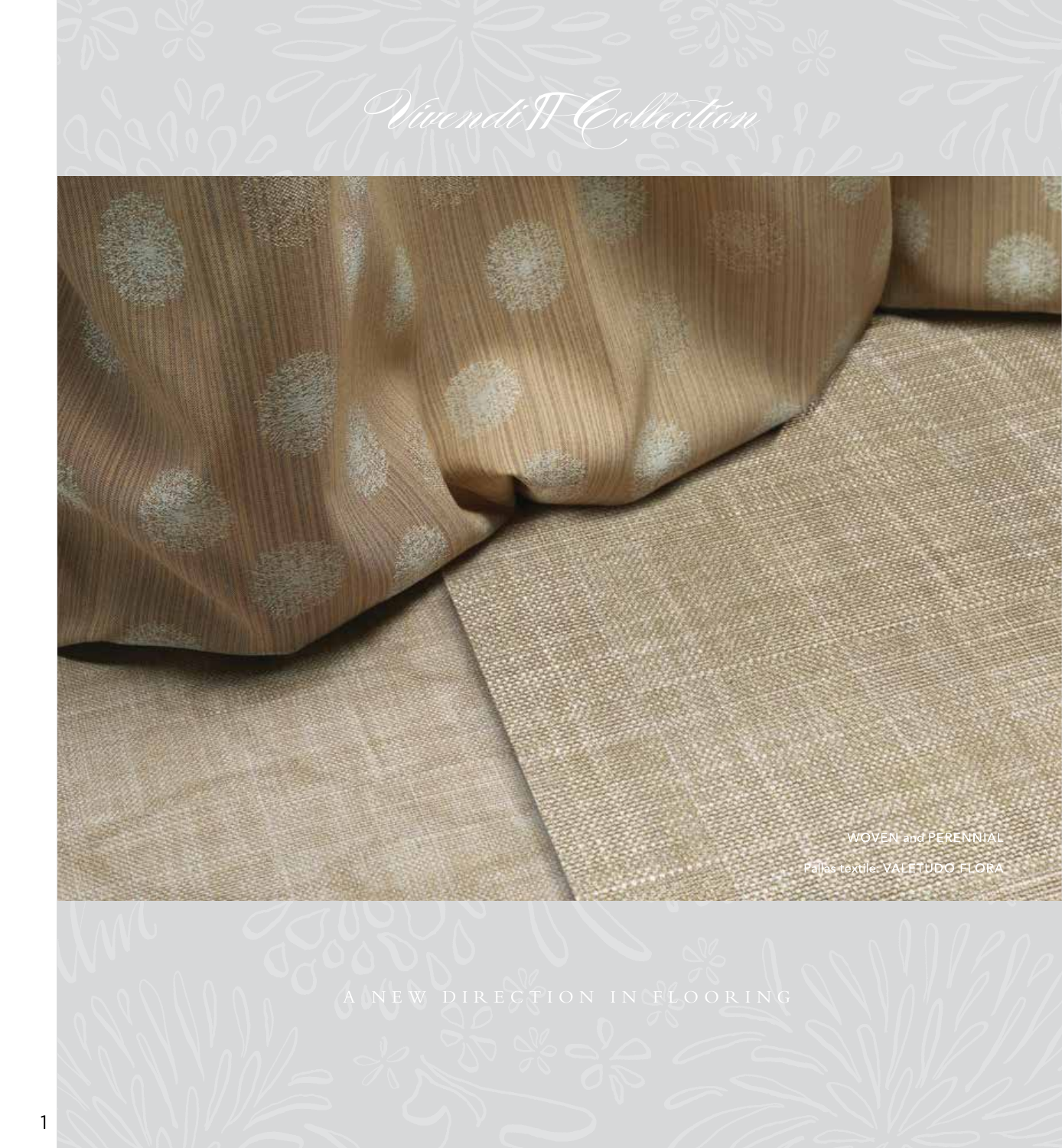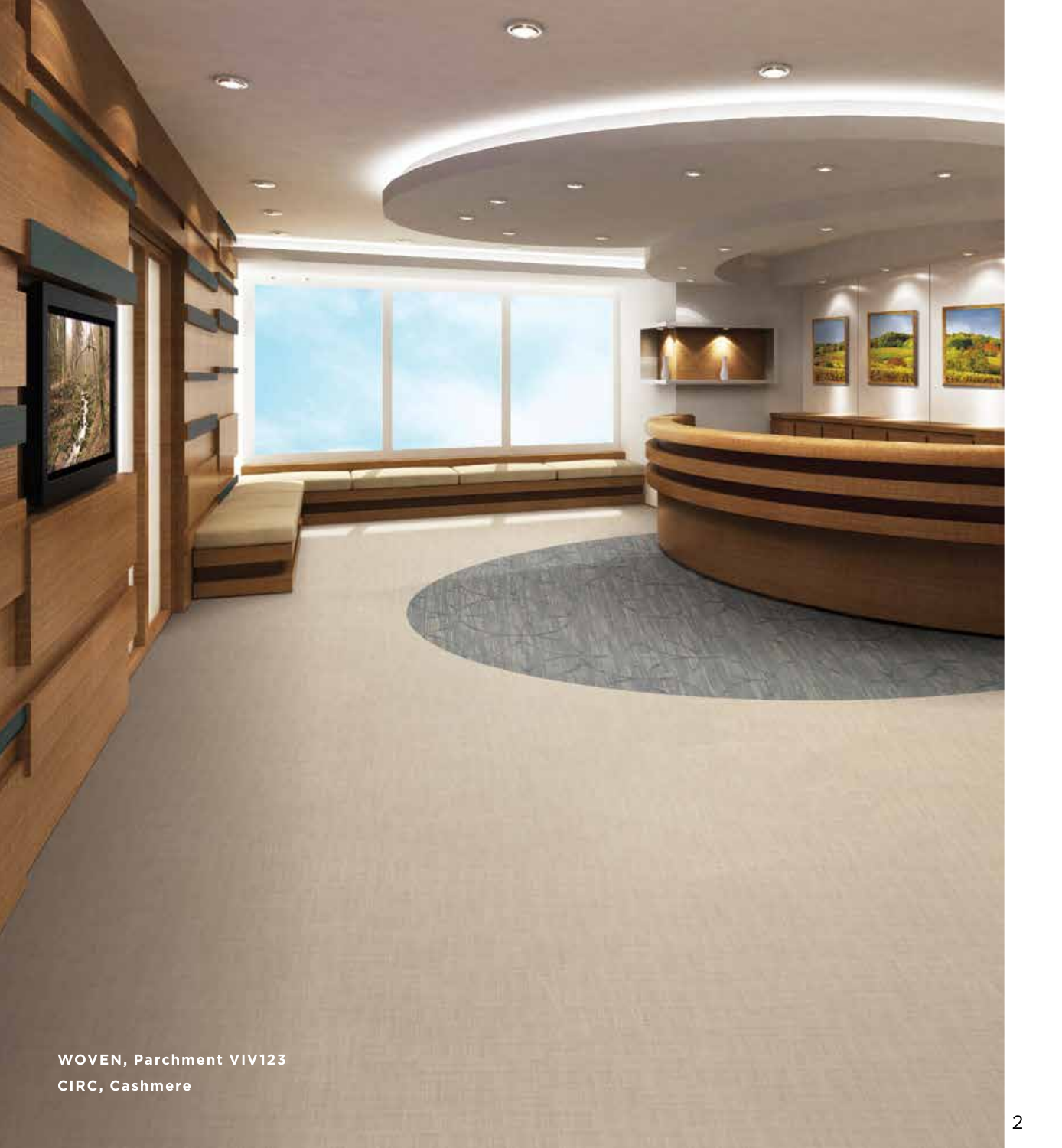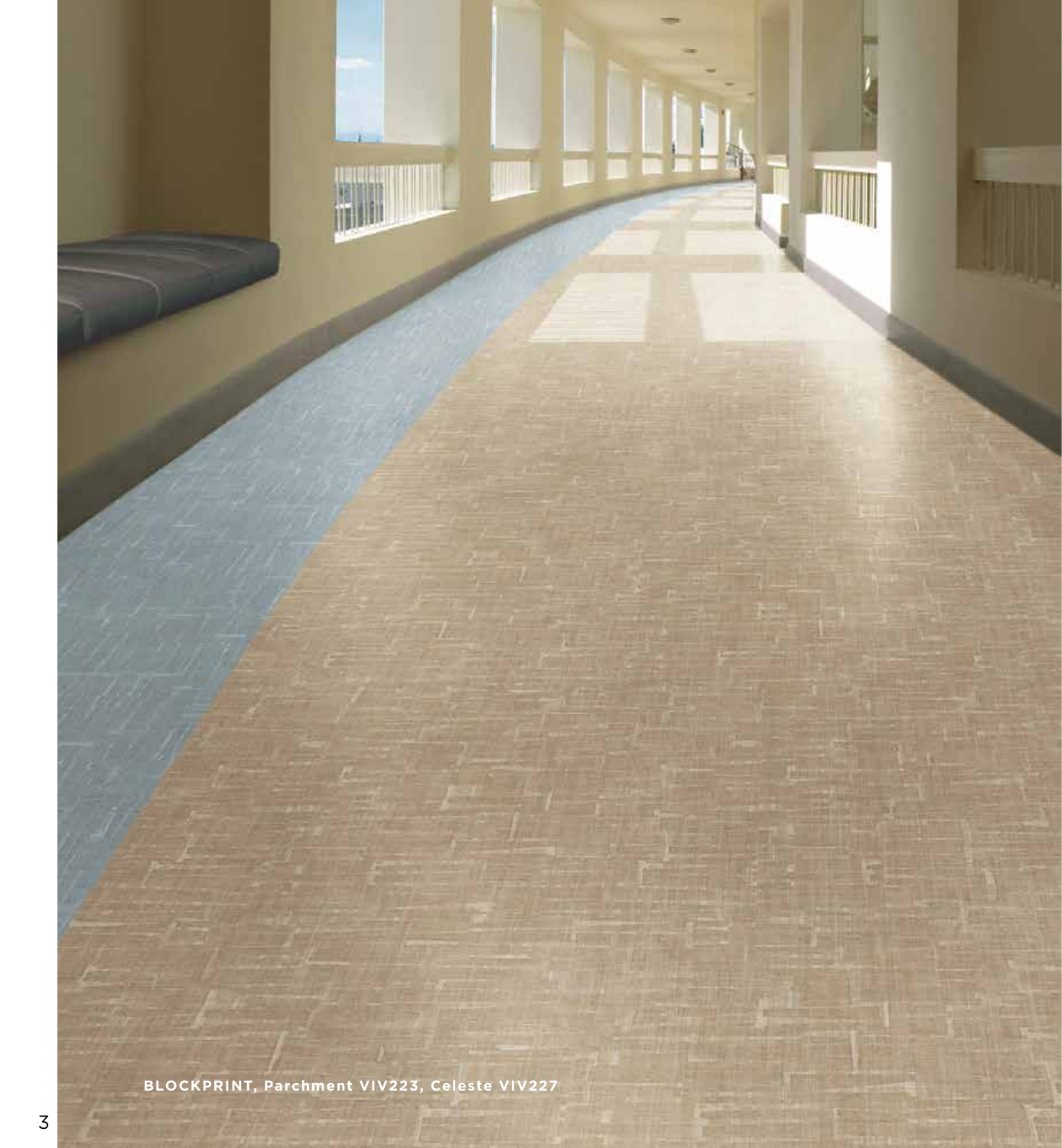**WOVEN - Oat Straw VIV114 PERENNIAL - Sandalwood VIV020** Π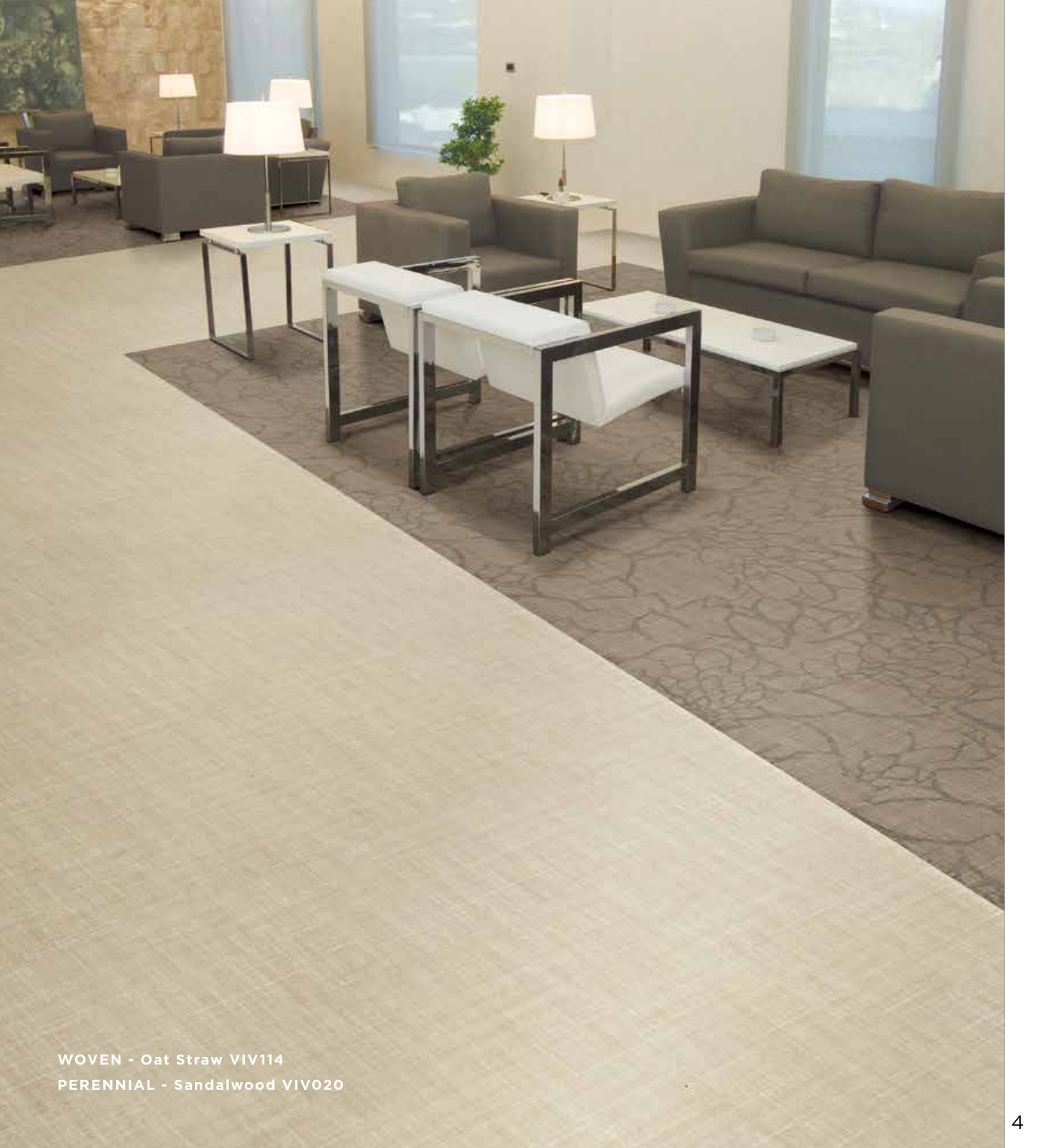PERENNIAL - Sere VIV026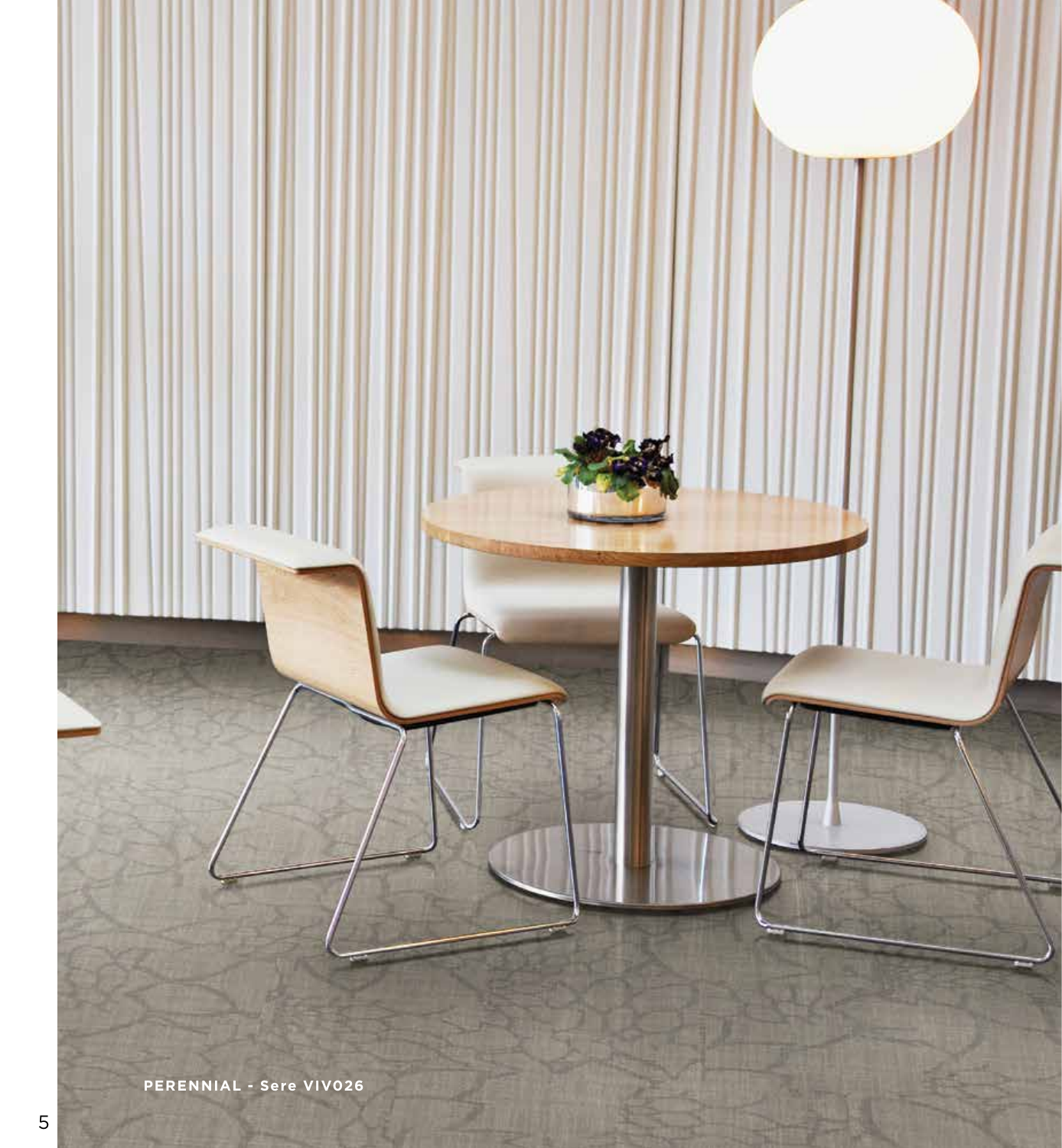WOVEN, PERENNIAL, and BLOCKPRINT<br>color OAT STRAW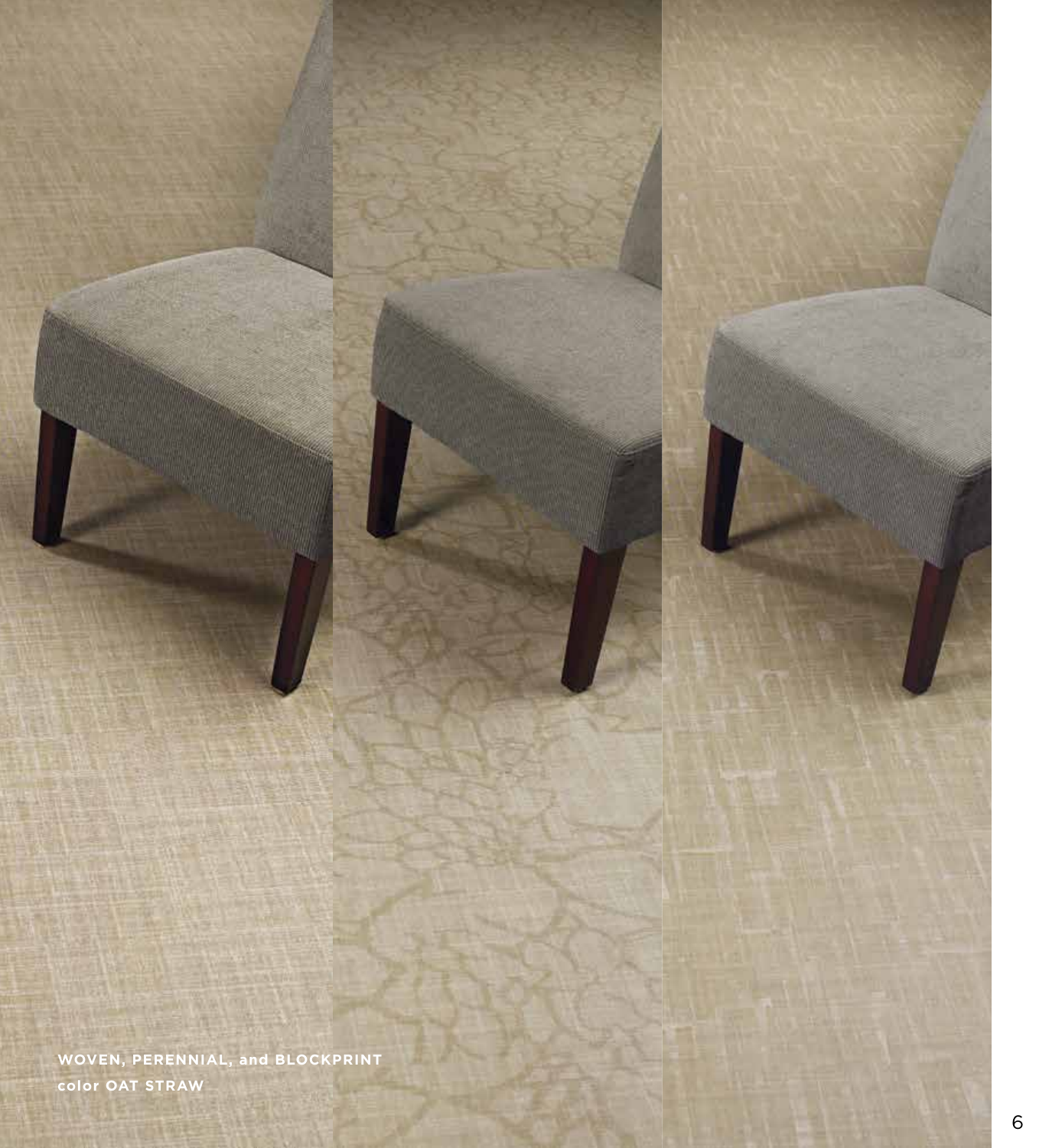**BLOCKPRINT - Parchment VIV223**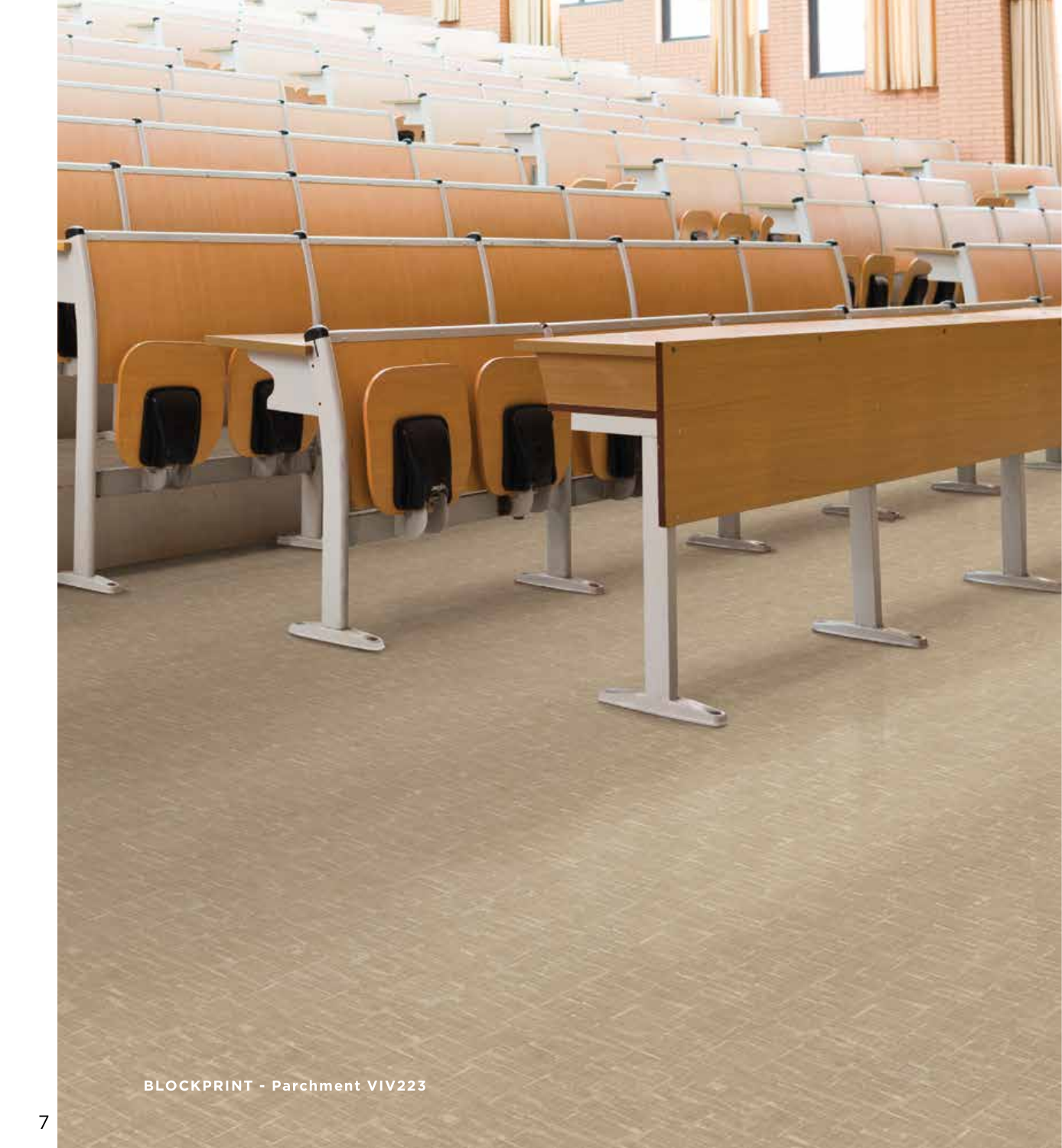# QUANTUM GUARD **®** HP: PATENTED PERFORMANCE

- Highest performance commercial urethane finish in the industry
- No polish
- Enhances durability, cleanability, appearance, and slip resistance when compared to standard resilient floors
- Significant reduction in overall lifecycle cost greatly lowers total cost of ownership



# MOH HARDNESS SCALE



d H<br>C<br>C

#### TOTAL ANNUAL COST PER SQ. FT.





### CUMULATIVE COST PER SQ. FT. BY YEAR



Break Even on Product and Maintenance Cost Difference Between: VCT VS. QGHP = 3 YEARS STANDARD RESILIENT VS. QGHP = 1 YEAR

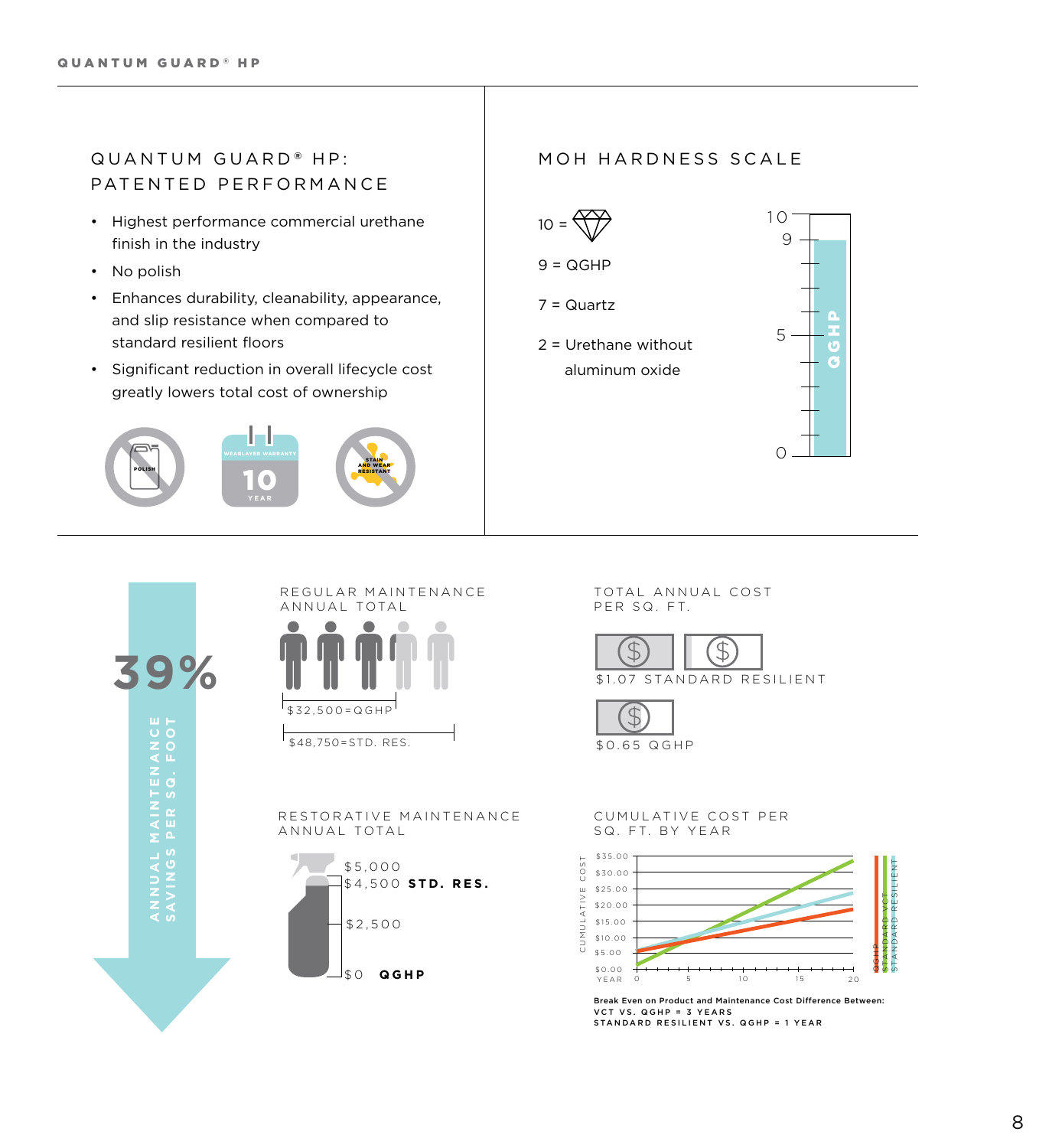## PERFORMANCE AND FEATURES

|                    | AVAILABLE SIZES               | Available in 6'. 9' and 12'                                                                                                                                                                                                                                                                                                                             |
|--------------------|-------------------------------|---------------------------------------------------------------------------------------------------------------------------------------------------------------------------------------------------------------------------------------------------------------------------------------------------------------------------------------------------------|
| $1 \Omega$<br>YEAR | WARRANTY                      | This product is backed by our Limited 10 Year Commercial<br>Warranty and Limited 10 Year Quantum Guard HP Wear Warranty.                                                                                                                                                                                                                                |
| D G H E            | QUANTUM GUARD <sup>®</sup> HP | The highest performance commercial urethane finish in the industry.<br>The patented aluminum oxide proprietary wearlayer eliminates the<br>need for polish, while enhancing durability, cleanability, appearance<br>retention and slip resistance when compared to standard resilient<br>floors - resulting in 39% annual savings in maintenance costs. |

## SUSTAINABILITY

| ENERGY LEADERSHIP | With one of the largest solar arrays in the flooring industry (3.3 acres in<br>Salem NJ) and ambitious goals to improve energy efficiency by 25% over<br>ten years, we have an ongoing partnership with the Department of Energy<br>to lead manufacturing into smarter energy use, as well as to reduce<br>related carbon emissions. |
|-------------------|--------------------------------------------------------------------------------------------------------------------------------------------------------------------------------------------------------------------------------------------------------------------------------------------------------------------------------------|
| WATER REDUCTION   | Water is a precious natural resource and a key component in<br>manufacturing. By investing in technology and a continual emphasis on<br>efficiency and lean manufacturing, we have reduced our water use by<br>more than 35% since 2007. We also actively help protect wetlands in the<br>communities where we make flooring.        |
| SOLAR ARRAY       | At 3.3 acres, we have one of the largest solar arrays in the flooring<br>industry generating 1,000,000 kilowatt hours annually.                                                                                                                                                                                                      |
| US MANUFACTURING  | Mannington is a fourth generation, family-owned company deeply<br>committed to U.S. manufacturing. We make flooring in eight<br>communities across the U.S., allowing us to provide the highest levels<br>of service and quality in the industry, while supporting local economies<br>and crafting quality, American-made products.  |
| ISO 14001         | ISO 14001 is a global environmental standard that provides a system for<br>continual improvement in environmental performance.                                                                                                                                                                                                       |
| $I$ FFD           | Mannington Commercial products may contribute to multiple LEED<br>credits.                                                                                                                                                                                                                                                           |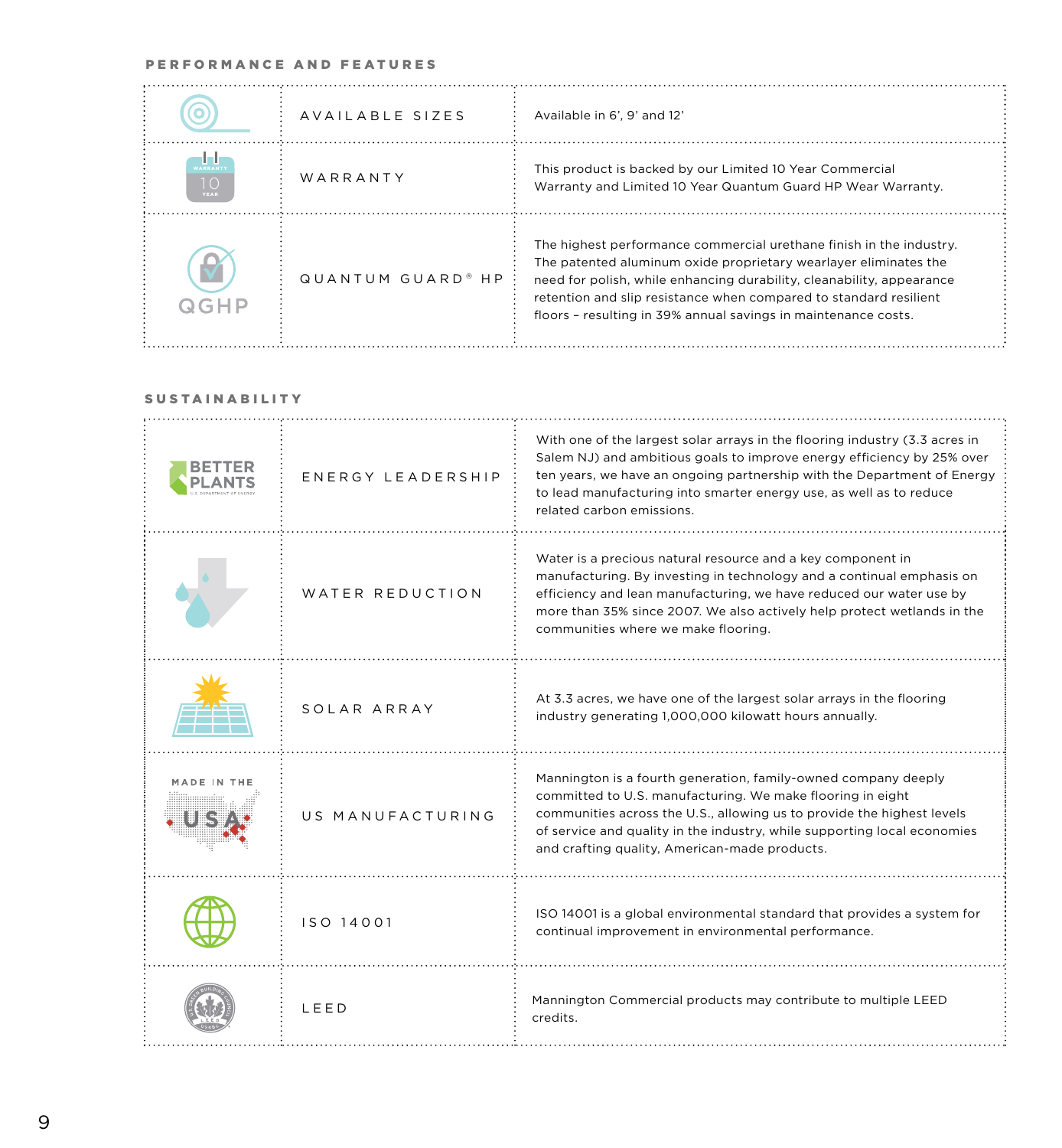| <b>3RD PARTY</b><br><b>CERTIFICATIONS</b>      | Certifications help navigate the world of green marketing claims. So we<br>invest in ISO-14001 and environmentally preferable product certifications<br>including NSF/ANSI-140, NSF/ANSI-332, FloorScore, and Green Label Plus.<br>Most of our products may contribute to multiple LEED and Green Globe<br>credits.                                                                              |
|------------------------------------------------|--------------------------------------------------------------------------------------------------------------------------------------------------------------------------------------------------------------------------------------------------------------------------------------------------------------------------------------------------------------------------------------------------|
| SAMPLE RETURN                                  | We offer a postage-paid return label for every commercial product sample<br>that we ship. So when you are finished with your project, you can return<br>the sample. We will send it on to the next user; and at the end of its useful<br>life, we donate samples to local charities, churches, schools and civic<br>groups.                                                                      |
| PURPLE MARTINS                                 | In the mid-1980s, we began attracting migrating birds called Purple Martins<br>to our New Jersey manufacturing campus as a more natural alternative<br>to the use of pesticides. This "Purple Martin Project" has proven to be an<br>incredibly environmentally friendly and cost effective way to control insects.<br>Our employees are engaged in the banding and tracking of the birds.       |
| <b>HONEYBEES</b>                               | In 2009, as part of an effort to show how an industrial enterprise can co-<br>exist with the agricultural & farming community and positively contribute<br>to both, Mannington's New Jersey corporate site began to house<br>honeybees, and now have 5 hives in Salem, NJ and 4 in Eustis, FL. The<br>honeybees are thriving and each year we are able to enjoy and share the<br>honey produced. |
| ENVIRONMENTAL<br>PRODUCT<br><b>DECLARATION</b> | EPDs communicate the comprehensive life cycle assessment of a<br>product's environmental impact and facilitate transparency. Our EPDS<br>conform to international standards and are 3rd party verified by<br>ThinkStep and Underwriters Laboratory.                                                                                                                                              |
| CE MARK                                        | Certifies that a product has met EU health, safety, and environmental<br>requirements, which ensure consumer safety. Manufacturers in the<br>European Union (EU) and abroad must meet CE marking requirements<br>where applicable in order to market their products in Europe.                                                                                                                   |
| CLIMATE REGISTRY                               | Mannington is dedicated to reducing our greenhouse gas emissions by<br>25% over 10 years. Since 2007, a 10% reduction can be attributed to energy<br>efficiencies, process efficiencies, and use of renewable energy. Additional<br>information can be found on theclimateregistry.org.                                                                                                          |